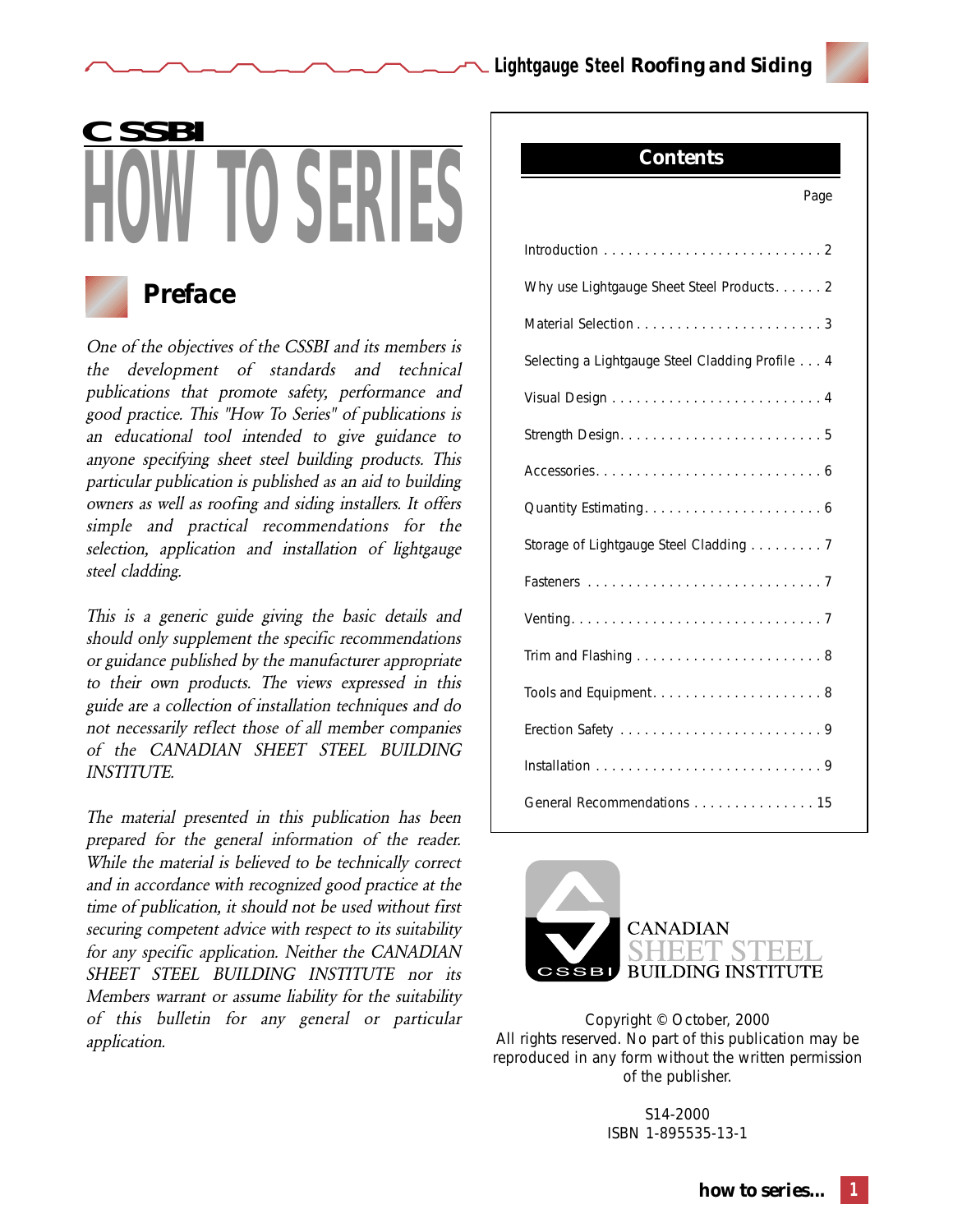

## *Introduction*

Lightgauge steel roofing and siding (referred to as "cladding") is used as the covering on many buildings, often over wood frame structures in agricultural applications. The use of these products, however, is extending more into light commercial projects where the benefits of the lightgauge products are also being utilized. The appearance and service life of the steel roofing and siding can be enhanced by following proper installation procedures as described in this guide.

# *Why Use Lightgauge*

## **SHEET STEEL PRODUCTS**

Sheet steel is a material that is exceptionally durable, yet has the versatility to fulfil the most demanding and innovative designs.

Prepainted sheet steel is **versatile**. It is available in a wide range of thicknesses and profile shapes. It is easily integrated with other building materials and can be manufactured to meet the loading requirements of any

building.



This guide assumes that the building structure is suitably engineered and that the building is square. For agricultural applications, the *Canadian Farm Building Handbook* published by the Research Branch of Agriculture Canada and the *Construction Guide for Farm Buildings* published by the Ontario Housing and Building Development Branch are available as references. Light commercial and industrial buildings must be designed by a professional engineer or architect. Buildings that use lightgauge steel roofing and siding must comply with all relevant aspects of the applicable Provincial and local Municipal building codes. All installations require approval by the appropriate building official.

Prepainted sheet steel is **durable**. Coating systems have been developed and proven over the past 35 years in a diverse range of environmental conditions. Prepainted sheet steel has been successfully incorporated into numerous types of

structures across North

America, from the extreme climatic fluctuations of the prairies, to the highly corrosive environments of heavy industry, to severe conditions in coastal maritime locations.

Prepainted sheet steel is **colourful**. A rainbow of possibilities allows creative opportunities to design projects with a palette of colours as diverse as the imagination. The choices are virtually limitless, providing the ability to design colour into a building so it stands out on the horizon or blends into the neighbourhood. Corporate colours can be matched to establish a client's image, or just a touch of colour can be added to heighten the aesthetics of the project.

This publication deals with the selection and installation of lightgauge sheet steel cladding in single skin applications (i.e. without an interior liner sheet or insulation). For information on insulated sheet steel assemblies, consult the CSSBI publication S10-1997, *How To Series: Insulated Sheet Steel Wall Assemblies* and S11-2000, *How To Series: Insulated Sheet Steel Roof Assemblies.*

Please read this guide completely before beginning any installation. Planning now can save a lot of time and effort later.

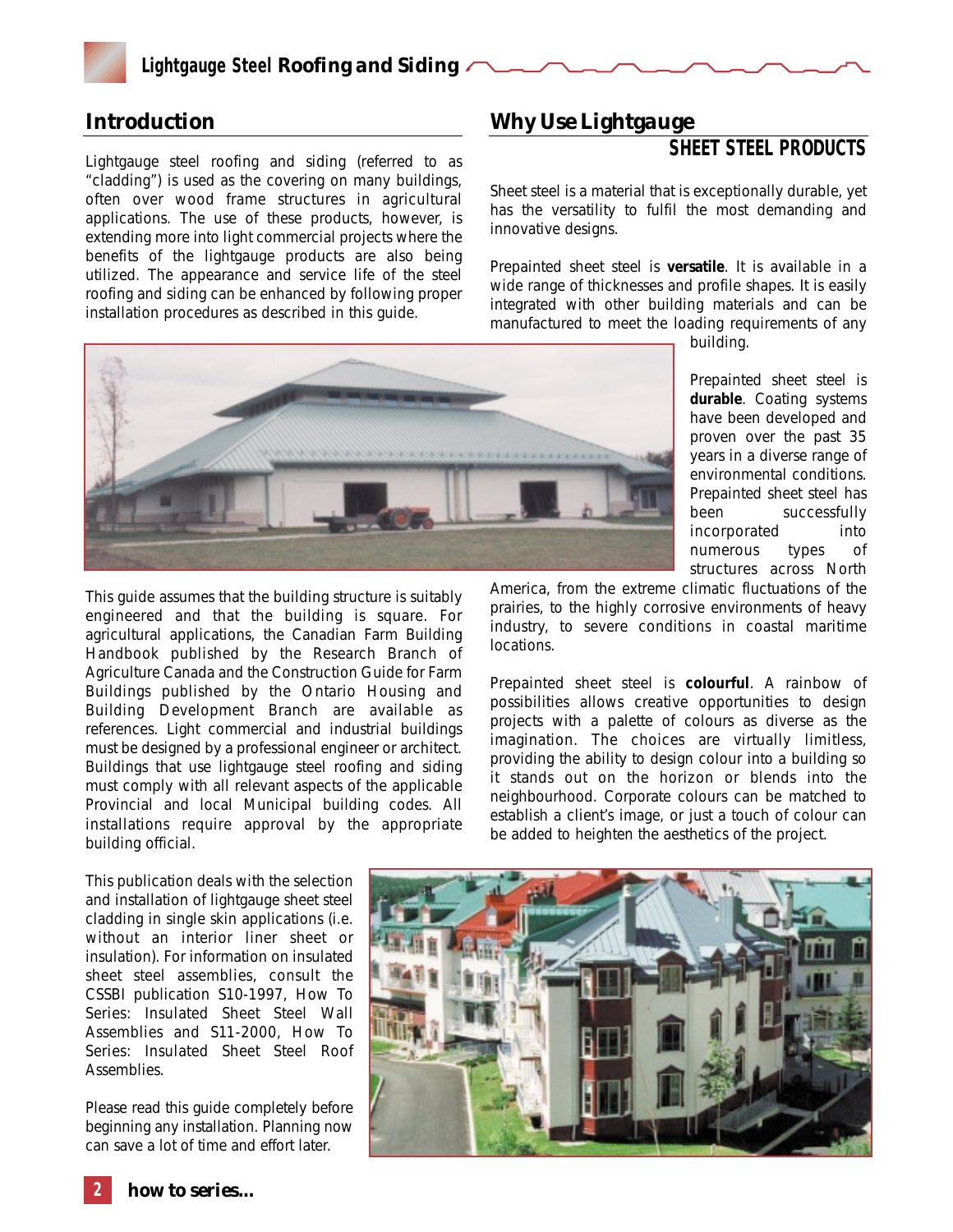

Prepainted sheet steel is **economical**. It offers the economies of a lightweight roll formed product allowing structures to be designed using economical components with the added advantage of having the flexibility of incorporating efficient insulation packages into the building envelope. Thanks to the versatility and range of quality prefinished sheet steel profiles, there are panel systems available to accommodate any budget.

therefore, the steel core must be separated from the environment. The first line of protection for the steel is supplied by the metallic coating, one of the most effective methods of protecting bare steel from corrosion. Both zinc and aluminum-zinc alloy coatings provide a tough, non-porous metallic coating that does not allow moisture to come in contact with the steel.

**Lightgauge Steel** *Roofing and Siding*



Besides acting as a protective barrier, the metallic coating is able to "sacrifice" itself to protect the underlying sheet steel if both metals are exposed, like at a cut edge or a scratch. Sacrificial protection occurs when two dissimilar metals are in electrical contact and are coupled with water and oxygen. Under most conditions, zinc can protect exposed steel or cut

# *Material Selection*

All lightgauge sheet steel building products have one thing in common: they are fabricated from metallic coated, quality controlled, sheet steel. This material can also be prepainted for additional corrosion protection and enhanced aesthetics. Each component of the steel sheet (steel core, metallic coating, and organic coating) is important to the service life of the finished product. There is a range of steel properties and coatings that provide flexibility in specifying the appropriate material. It is important to select the coatings to suit the anticipated environmental conditions and budget.

*Steel Core:* A sheet steel cladding profile is an engineered product and must be manufactured from sheet steel with certified structural properties. The data sheets available from the manufacturer will list the relevant material specifications and allowable spans. The steel core of the sheet is available in a range of thicknesses and strength levels to accommodate varying structural requirements.

*Metallic Coatings*: It is important that corrosion of the steel be minimized and not allowed to affect the structural integrity and aesthetics of the product;

edges up to 1/16 inch in width. A more in-depth description of the "sacrificial" protection process can be found in many engineering materials handbooks.

The aluminum-zinc alloy coating also provides similar sacrificial and barrier type protection of the steel, as described above. Aluminum-zinc alloy coated sheets are not recommended for use in swine enclosures.

Metallic coatings are applied to steel sheet by the hotdip process and are offered in a range of coating weights. The most common coatings specified for exterior applications are G90 (galvanized) or AZ50 (Galvalume™). For interior applications a lighter coating may be appropriate depending on the environmental conditions. The CSSBI publishes information on recommended coatings that can be used as a selection guide. A list of current publications can be obtained from the web site at **www.cssbi.ca** .

Zinc and aluminum-zinc alloy coated sheet steel is a popular construction material by itself. For maximum corrosion protection, however, a paint coating should be added to provide both colour an extra barrier to atmospheric corrosion. The organic top coat (paint) inhibits water and oxygen from reaching the underlying metallic coated sheet steel, thus effectively minimizing the corrosion process.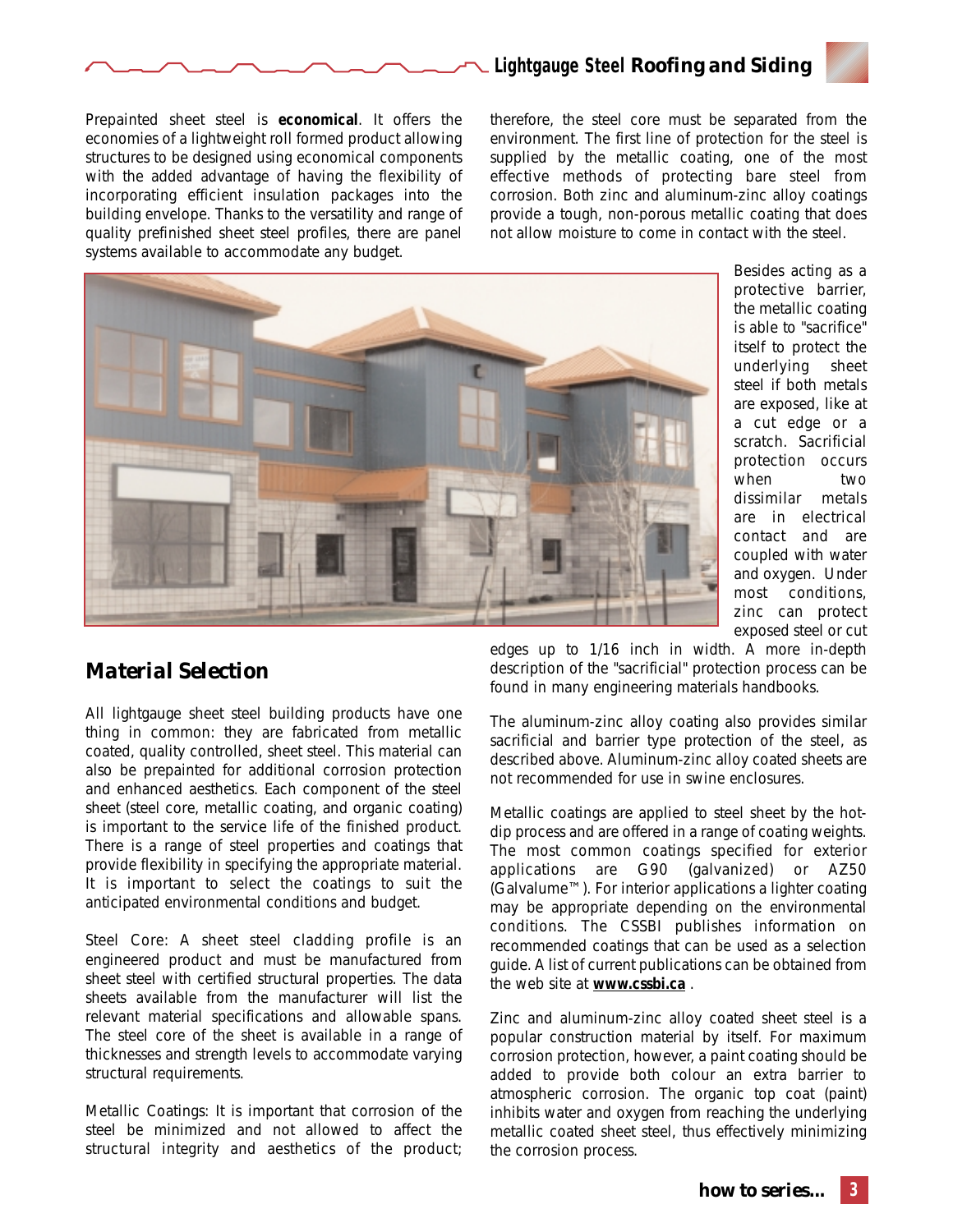*Prefinished Coatings:* "Prefinished" means the sheet steel has been painted before it is roll formed into the cladding profile. Prefinishing is done in a factory applied coil-coating process where paint is applied in a precise, multi-step process. The resulting baked-on paint coating meets very severe corrosion protection requirements and aesthetic demands.

Prefinished sheet steel is normally supplied with a full paint coat on the top-side (pre-treatment, primer and top coat) and a pre-treatment plus wash coat on the reverse side. This wash coat, which protects the top side during recoiling, is compatible with the top coat but is thinner. A colour-controlled wash coat is recommended for single skin applications where the inside surface of the sheet will be visible. The sheet can also be produced with a full paint coat on both sides. It is important to note that although different colours can be ordered on either side, the paint system must be the same type.

Since the mid-1960's, prefinished sheet steel cladding has demonstrated exceptional durability right across Canada, thanks to a highly efficient combination of coatings. There are different prefinished sheet steel systems available for exterior use. Consult the sheet steel fabricator member for details on paint systems and colours.

# *Selecting a Lightgauge Steel Cladding Profile*

There are many lightgauge steel cladding profiles available, not all of which are suitable for every application. The selection of the proper profile and sheet thickness will depend upon the strength needed to support the loads as well as the profile and colour to satisfy the aesthetics. Some profiles are designed primarily for roof applications while others are intended



more for walls. The product literature from the cladding manufacturer, available through the distributor, will provide relevant information.

There are a number of general types of profiles defined by the size and spacing of the ribs. Profiles with a low rib (less than 3/4" high) are generally not as strong as the same thickness of a high-ribbed product. A high-ribbed profile (ribs higher than 3/4") is more suited to lower slope roofs where the high rib will make a stronger roof to resist higher snow loads, and allow more standing water. Talk to your lightgauge steel cladding distributor (e.g. building material supplier or lumber yard); they will be able to help you select the profile, material, and accessories to suit your needs.

It is recommended that the cladding selected be manufactured by a company who is a member of the CANADIAN SHEET STEEL BUILDING INSTITUTE. This will provide assurance to the purchaser that the product is manufactured to industry standards of quality and performance for lightgauge steel cladding.



# *Visual Design*

The architectural and aesthetic considerations that affect the building are classified as the "visual design". The visual design is mainly concerned with the exterior cladding elements and there are a number of issues of significance.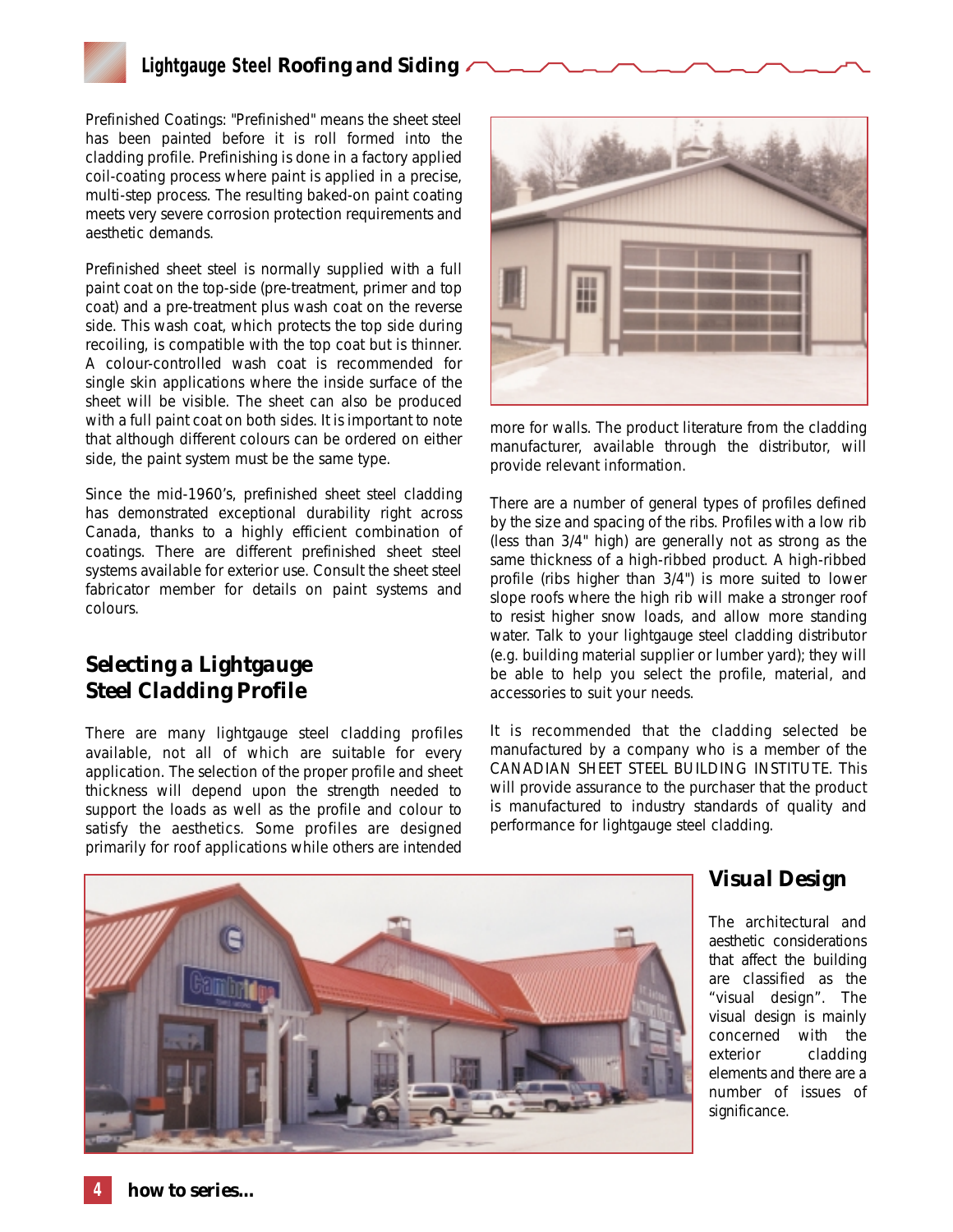

**The shape of the profile** will affect the look of the building. There are a wide variety of profiles available from the different manufacturers. The profiles can be combined to create different textures over the building. Accent strips and flashings can also add to the visual appeal, especially if co-ordinating colour combinations are used effectively.

**Orientation of the profile** also influences the look of the building. Cladding products can be installed horizontally, vertically or at an angle. There are limits, however, to the horizontal applications without some special attention. Some products may be susceptible to oil canning or will trap water in the flutes if placed horizontally. Consult the cladding fabricator for guidance.

**Colour selection** is one of the most significant decisions in the visual design process. The choice of primary and accenting colours used for the cladding, trims and

accessories will determine the look of the building. Contact the cladding fabricator for a colour chart that gives a range of available colours.

**Accessories** such as flashings, accent trims, doors and windows affect the overall look of the building. These items can be highlighted to enhance the visual appeal of the building or they can be subdued.

**Interfacing with other materials** is easily done with lightgauge steel cladding products. Brick, masonry, wood and other materials can be integrated into the overall building envelope to develop simple or striking architectural features.

# *Strength Design*

The design of the lightgauge steel cladding components is engineered by the fabricator. Span tables, available for all roofing and siding profiles, are used to select the proper profile/thickness for the anticipated loads.

The spacing of the supporting purlins or rafters, combined with the anticipated snow and wind loads, will determine the profile type and steel thickness. For the specific building location it is important to compare the anticipated loads with the

span table for the particular manufacturer's profile being considered. The cladding sheet also needs to be designed to resist wind uplift, which may affect the maximum purlin spacing. The snow and wind loads on a roof will change with the roof pitch and the addition of valleys or dormers. These loads are available from the appropriate building code or local building official. Cladding profiles are also available in different strengths of steel that will have different span tables.

Sheet lengths are manufactured to order for the project and one of the advantages of sheet steel is the long lengths available. It is desirable where practical to use a single sheet from top to bottom, however, consideration must be given to profile and thickness to accommodate material handling, transportation and erection. The longer lengths may have consequences on the economy of the project where exceptional handling is required to produce a quality installation. For maximum sheet lengths, consult the cladding fabricator.

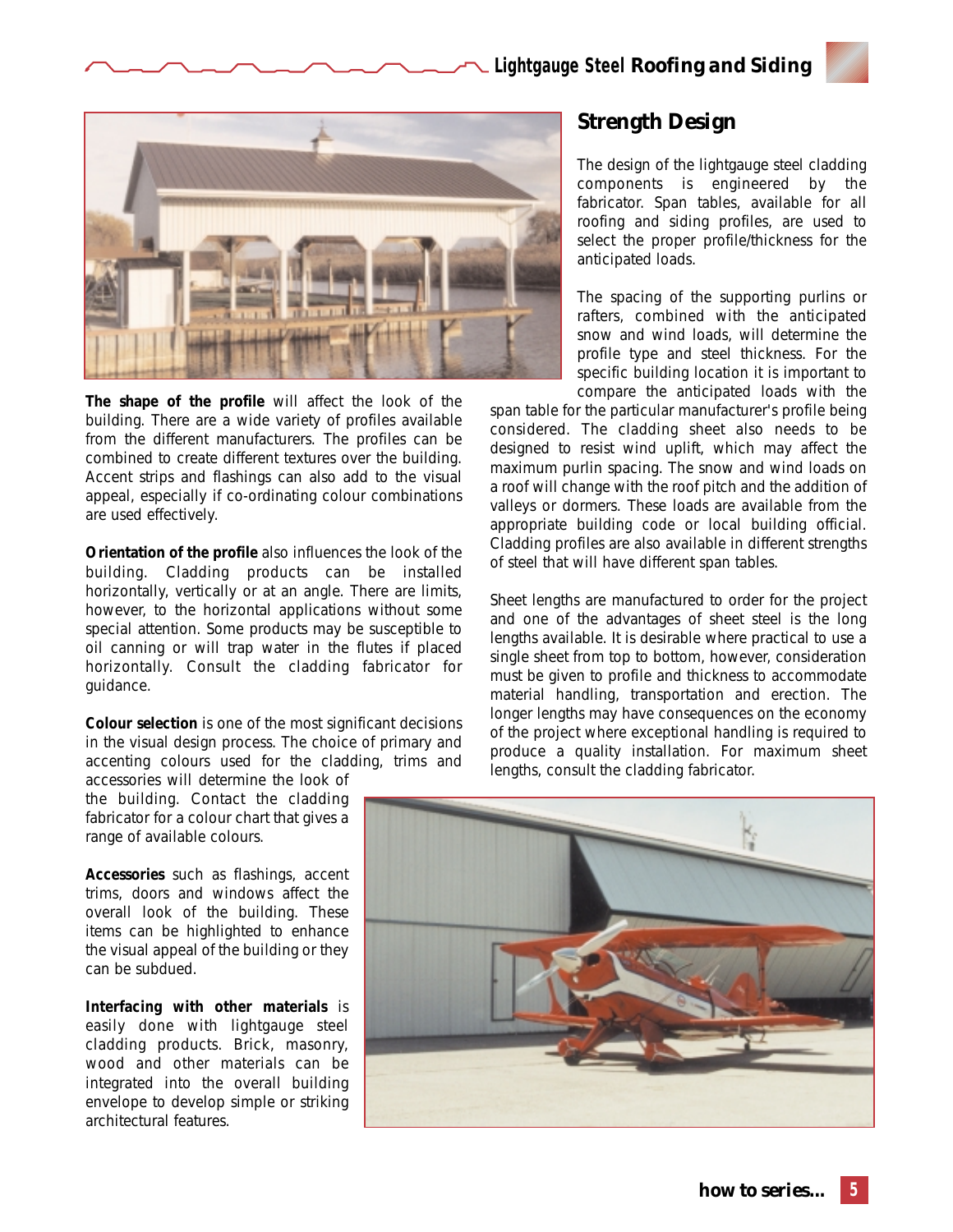

## *Accessories*

Members of the CANADIAN SHEET STEEL BUILDING INSTITUTE who manufacture lightgauge steel cladding also offer a complete line of accessories to ensure a weathertight building and enhanced appearance. Products that are classified as accessories include: foam closure strips, trims, flashings, fasteners, roofing penetrations and curbs.

# *Quantity Estimating*

#### *(a) Estimating Roof Sheets:*

When the roofing sheet is one piece from the eave to ridge, use the following formula to determine the number of sheets needed to cover one area of roof. Depending on the shape of the roof, this calculation must be done for each area with totals added together to determine the overall quantity.

$$
N = \frac{R \times 12}{c}
$$

where:  $N =$  Number of sheets per roof area

 $R =$  Length of ridge (ft)

 $c =$  sheet coverage width (in)



#### *(b) Estimating Roof Sheet Lengths:*

The slope of the roof will determine the length of the roof sheets from eave to ridge. Figure 1 can help calculate this sheet length using the horizontal length from eave to ridge along with the roof slope. If more than one sheet is needed to cover the length, allow an extra 6 in. for the end lap.

#### *(c) Estimating Wall Sheets:*

The same formula used in determining the number of roof sheets is also used for wall areas. Small openings, man doors and windows should be included in the calculation of coverage area. In some cases where there are a large number of windows or other large openings (e.g. vents, fans or louvres) the number of sheets should be counted one by one to minimize the waste of material. Large sliding doors should be excluded from area calculations unless they are to be covered with the same material.

#### *(d) Estimating Fasteners:*

Use the following chart to estimate the number of fasteners (per 100 square feet) needed for the project based on the support and fastener spacing.

| <b>Support</b><br>Spacing | <b>Fastener Spacing</b> |         |            |
|---------------------------|-------------------------|---------|------------|
|                           | $6"$ O.C.               | 9" o.c. | $12"$ o.c. |
| 18"                       | 145                     | 100     | 75         |
| 24"                       | 110                     | 75      | 55         |
| 30"                       | 90                      | 60      | 45         |
| 36"                       | 80                      | 55      | 40         |
| 42"                       | 70                      | 45      | 35         |
| 48"                       | 60                      | 40      | 30         |
| 54"                       | 55                      | 40      | 30         |
| 60"                       | 50                      | 35      | 25         |

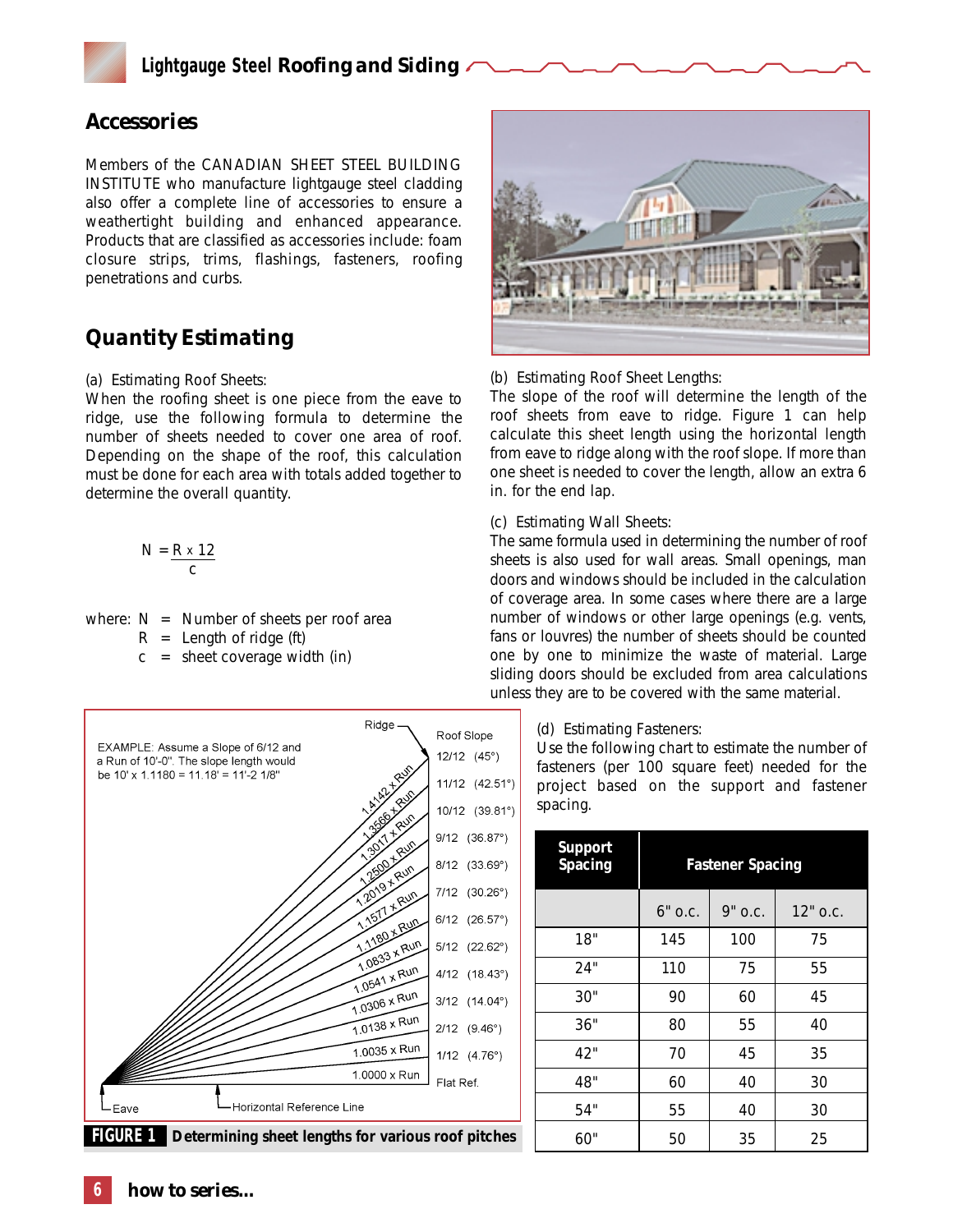# *Storage of Lightgauge Steel Cladding*

If lightgauge steel cladding must be stored for an extended period of time, the most desirable place is under roof in a cool, dry, well-ventilated area. When storing indoors, the cladding bundles should be uncovered to ensure air circulation.

When outdoor storage is unavoidable, the following is recommended:

- (a) block bundles off ground for effective drainage and ventilation;
- (b) block under long bundles to prevent sagging;
- (c) elevate one end of bundles for drainage;
- (d) use good quality covers (*other than plastic*) loosely shrouded over cladding bundles and anchored to prevent wind blow-off;
- (e) store away from chemically aggressive substances (*salt, cement, fertilizer*), material that could contaminate the cladding surface (*diesel oil, paint, grease*), and site traffic.

# *Fasteners*

Fasteners are a very important part of any building and several Canadian companies supply good quality products. Screws are recommended for their better holding power and sealing. Screws should be installed to firmly hold the cladding to the structure, but must not be overdriven since this will cause the washers to squeeze out or dent the cladding. Adjustable torque screw guns are the best method of ensuring that the screw fasteners are consistently installed to the proper torque.

The number and placement of fasteners will vary depending on the structure being covered. Generally, it is recommended to stitch fasten every 24" along the seam between panels and every 12" to 18" across the

panel width where the panel overlaps a support. This requirement may vary, however, since different profiles require different numbers of fasteners. Consult the cladding manufacturer's specific product literature.

# *Venting*

#### **Light Commercial Buildings**

Many light commercial buildings are insulated for human comfort and need to incorporate an effective air/vapour retarder to control the flow of air and moisture. It is recommended that a



minimum 15 pound felt or slip sheet be included between the steel roofing and the roof sheathing. Alternatively, an air space can be provided under the cladding sheet. For more discussion on recommended detailing of insulated sheet steel wall and roof assemblies, consult the lightgauge steel cladding manufacturer.

#### **Agricultural Buildings**

Ventilation is a positive step toward adding life to a building and providing a healthier environment for livestock. By reducing summer heat and preventing condensation in winter, buildings will both perform better and last years longer.

Every animal confinement building contains significant quantities of moisture vapour created by various activities and by the normal respiration of livestock. Some of this vapour can condense on the cladding or structure and lead to premature corrosion. Unventilated attic spaces can reach temperatures of 50˚C or more on hot summer days. This heat passes on to the livestock below creating potential health problems. Positive ventilation will reduce this condition.

A general rule of thumb is to provide at least 1 sq. ft. of unrestricted inlet area at the eaves for every 600 sq. ft. of ceiling area with an equivalent unrestricted area of peak

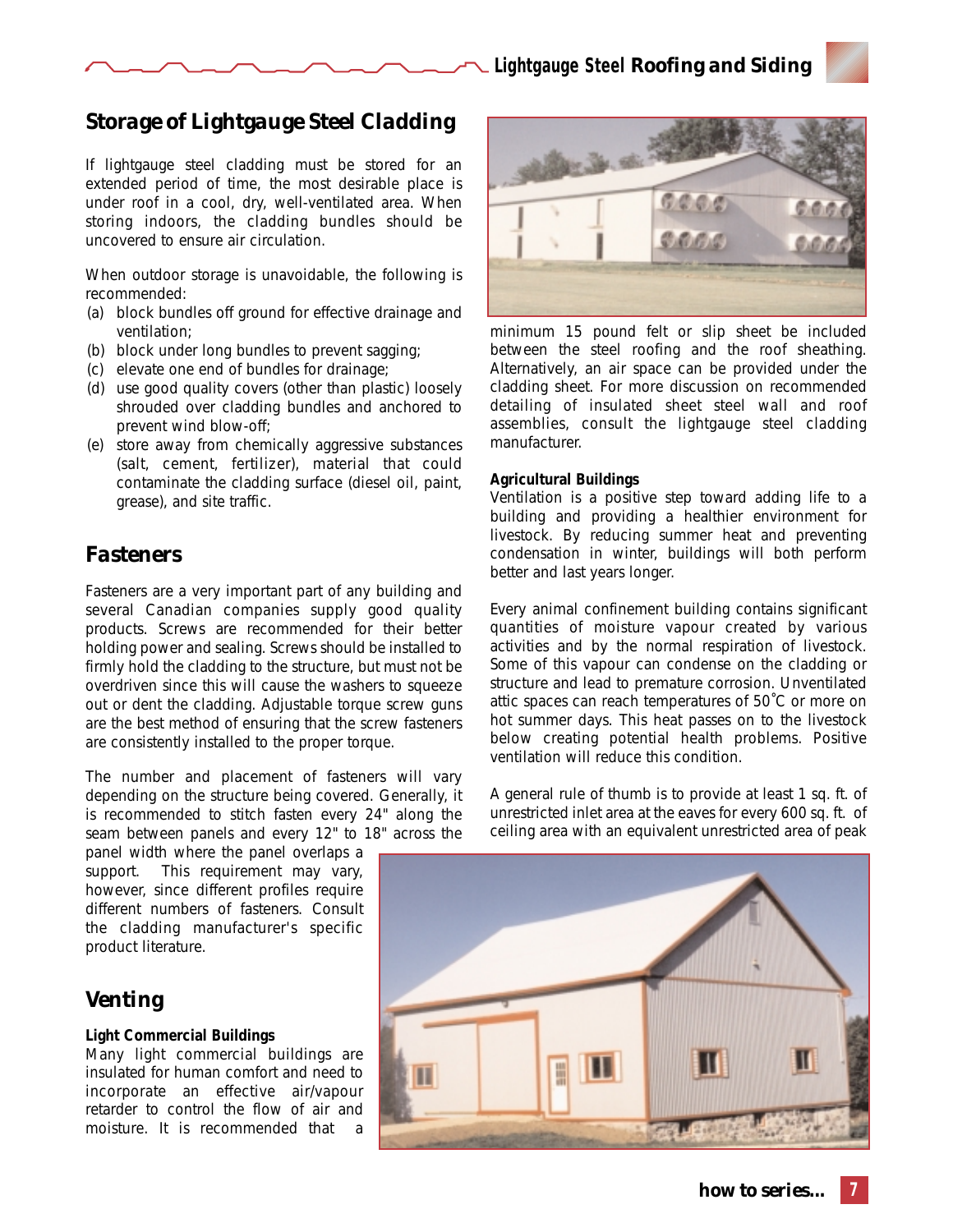

exhaust. Figure 2 illustrates how a perforated soffit and a ridge ventilator are used to achieve proper ventilation. The advantages of a forced air ventilation system should be discussed with a qualified engineer. Consult the *Canadian Farm Building Handbook* or the *Construction Guide for Farm Buildings* for additional design guidance or your ventilation and soffit manufacturer for their air flow charts for your particular size of building.

## *Trims and Flashings*

The types of trims and flashings normally used vary among regions in Canada and among manufacturers: however, there are certain standard flashings that can be used to give your building the desired finished appearance.





Figure 3 shows a number of flashings and their use on a building. There is a basic difference in styles between flashing types. While some are installed before the steel cladding, others are installed after the cladding: both, however, are effective in providing a weathertight building. Consult your local cladding or trim supplier for their list of available stock flashings.

# *Tools and Equipment*

The following selection of tools is generally required to install lightgauge steel cladding.

- Electric screw gun with adjustable torque
- **Hammer**
- Electric drill for pre-drilling fastener holes in sheets
- Reciprocating saw, nibblers or shears
- Tape measure
- Leather gloves
	- Aviation snips
	- Chalk line (Make sure the chalk used can easily be removed from the painted sheet)
	- Proper safety equipment

Remember to always use leather faced gloves when handling metal cladding and trims. Also, if using a saw to cut prepainted sheets, make sure that the painted surface faces downward and keep away from other sheets because the hot filings will damage the paint finish.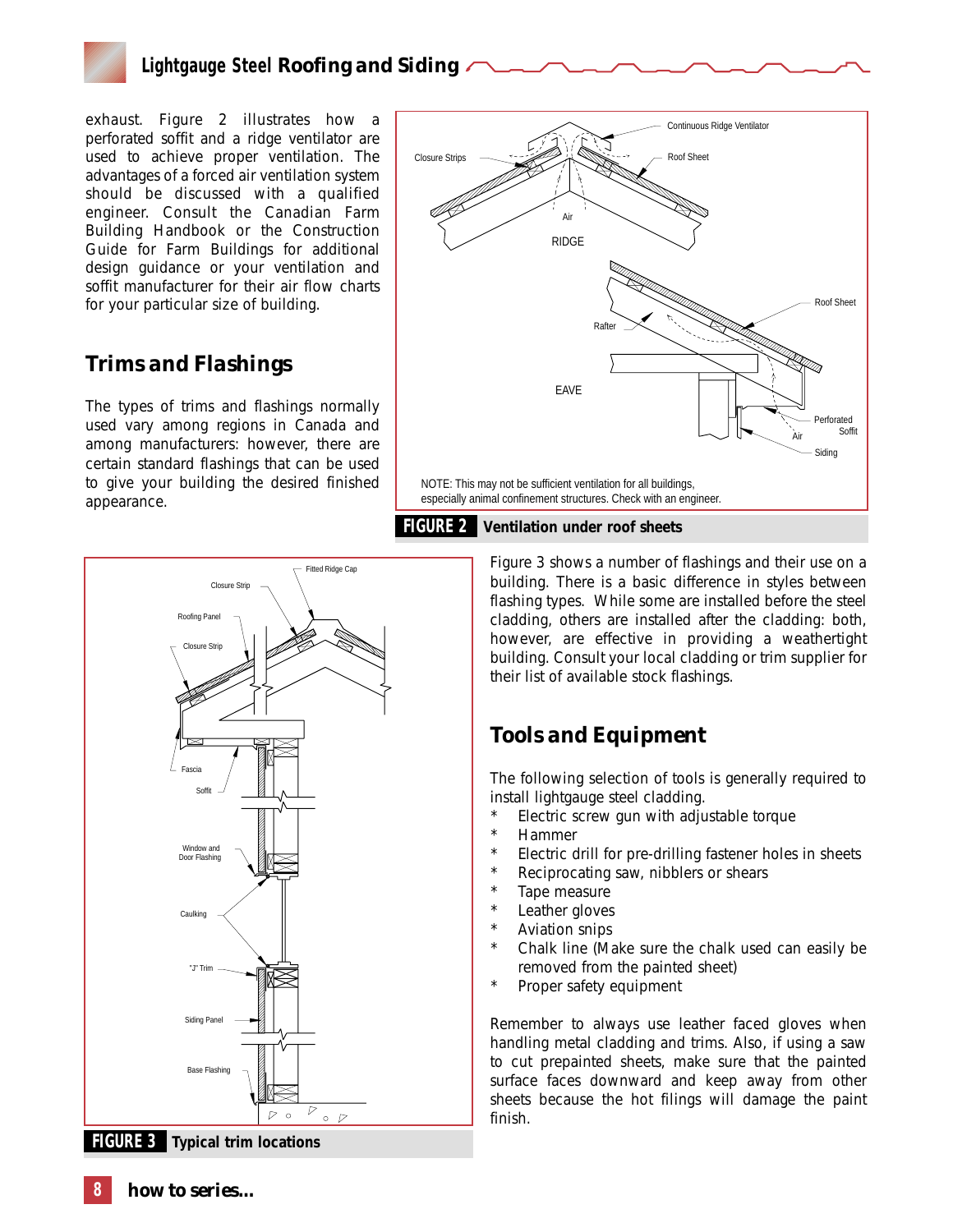



## *Erection Safety*

The members of the Canadian Sheet Steel Building Institute subscribe to the principle of performing erection work in the safest possible manner consistent with good construction practice. It is the responsibility of the roofing and siding erector to ascertain and follow the appropriate regulations governing construction safety for the type of structure and specific location. The following recommendations are only intended to supplement governing regulations and highlight issues that may be specific to sheet steel roofing and siding.

#### *Personnel Protection*

The erector's employees shall wear such personal protective clothing, equipment or devices as deemed necessary for the individual's protection from the particular hazards associated with the installation of lightgauge steel products. This equipment should include, but is not limited to, safety hats, safety belts, safety footwear, eye protection and gloves.

#### *Job Site Housekeeping*

The erector shall maintain the job site in a safe condition, including all means of access to the work area. No equipment or material shall be stored so as to present a hazard. All cuttings, strapping, packing materials and other debris pertaining to the trade shall be cleaned-up and disposed of as often as necessary to prevent a hazardous condition.

#### *Safety While Hoisting*

The erector shall ensure that proper material hoisting equipment is utilized and is in good repair. The operator and supporting personnel must have adequate training and review the safe operating procedure appropriate to the equipment being used. During lifting, moving or hoisting, no one is permitted to stand or pass under suspended loads.

#### *Ladders*

When used, ladders shall be of a type appropriate for the intended use and kept in good repair. Where metal ladders or metal reinforced ladders are used, proper care needs to be exercised that the ladder does not come in close proximity to uninsulated, energized electrical equipment or conductors. Ladders must be placed on firm footing, with the base located between one-quarter and one-third of the length from the base of the wall or structure. Where ladders are used as the regular means of access or egress from different levels, the ladder must be firmly secured in place.

#### *Tools and Equipment*

The erector shall instruct employees in the proper use of the applicable tools and equipment. All power tools are required to have reliable ground fault protection. Powder-actuated tools are only to be used by employees authorized and specially trained in the proper care and use of such tools.

# *Installation*

The following is a step-by-step guide for the installation of lightgauge steel roofing and siding in an agricultural application. The same basic procedures will apply in a commercial project. The applicator is responsible for knowledge of local construction practices and building code requirements that may apply.

To begin, identify the side wall sheets, end wall sheets, sliding door sheets, roof sheets and all trim and flashing pieces. Prearrange them in a convenient location near the portion of the building being covered. Be certain to use the correct length of sheet in the right areas and secure or protect sheets from the wind at all times.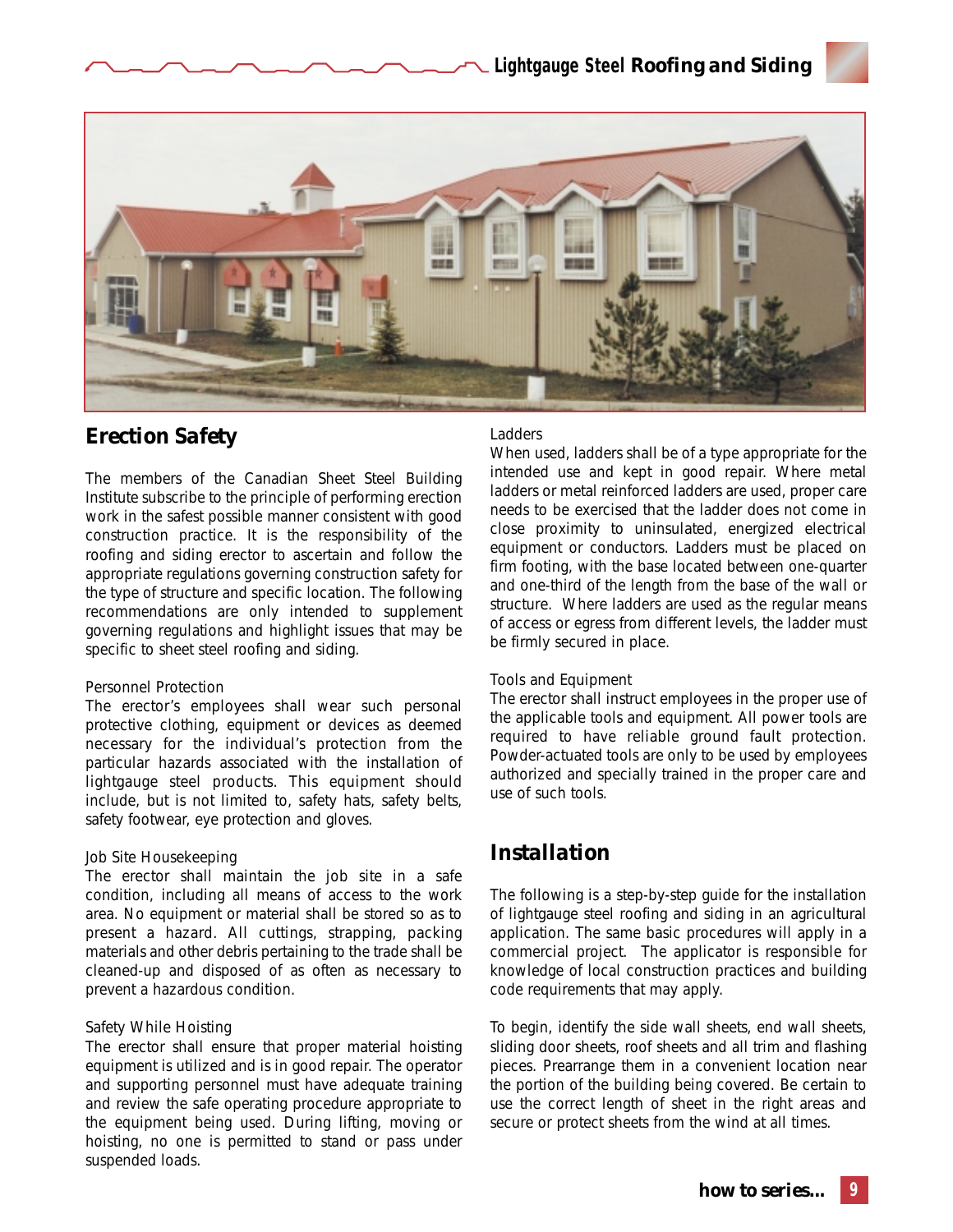*NOTE: If you have any doubts or concerns about the application of cladding, trim or fasteners. STOP! Check with your supplier. These following steps are recommendations only: use common sense.*

#### **STEP 1: Material Checklist**

It is important to make sure that all of the necessary pieces are on hand before the project is started. There are some trim items that are absolutely necessary to be installed before the cladding and work cannot continue without them. To avoid any delays due to material shortage, double-check the inventory of items.



There are many types of flashings and trims available, some of which are purchased and others that can be fabricated on-site. The examples used in this guide are only representative of the products available, and may not be recommended in certain applications. Consult the cladding manufacturer for advice as needed. Care should be used in the on-site fabrication of flashings to ensure a good looking and weathertight job.

While a minimum number of flashings are needed to ensure a weathertight building, some trims are optional



and can be used to enhance appearance. The following installation instructions refer to flashings and trims illustrated in Figures 4 and 5. The flashings shown in Figure 4 are the more common types. The flashings giving in Figure 5 are either Style I, installed before the cladding, or Style II, installed after the cladding. Determine which type you have purchased and follow the appropriate installation procedure.

#### *(a) Gable Trim (Style I):*

To install the Style I gable trim pieces as shown in Figure 5, fit the pieces in place, fastening through (at 36" spacing maximum) both top and bottom nailing flanges. If this type of trim is used, it is important to properly seal (sealer tape is commonly used) and fasten the cladding sheet along the gable to prevent water from migrating under the sheet and into the building.

*(b) Eave Trim (Style I and Style II):* Style I and Style II eave trim pieces, shown in Figure 5, are installed before the roof sheets. For Style I, install as shown. For Style II, determine the wall panel depth (e.g. 3/4") and fasten the top nailing flange of eave trim to allow a space for the wall panels plus a 1/8" clearance. Use at least three fasteners per ten-foot length of trim.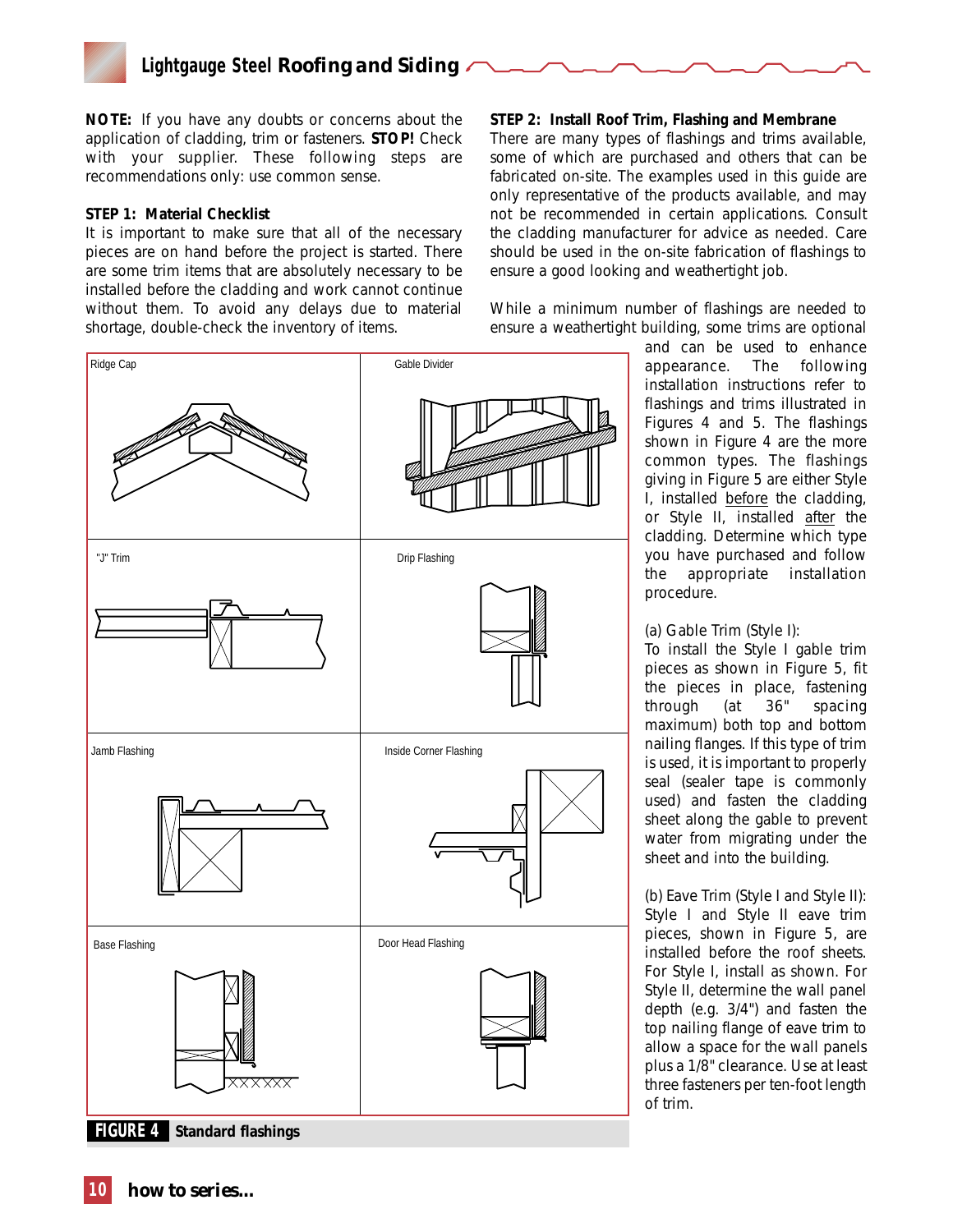

#### *(c) Corner and Ridge Boxes:*

Corner and ridge boxes are optional items and are installed after the eave and gable trims are in place. Follow the manufacturer's directions.

#### *(d) Dormer and Valley Flashings:*

Where required, install the valley flashings as shown in Figure 6. It is important that the valley flashing be supported by sheathing or blocking along its entire length. Without this support the flashing will not lie flat and it will be impossible to make a weathertight seal between the roof sheet and the flashing.

The size and shape of valley flashings differ from one roof to another. A low-pitch roof may require a 36" wide valley flashing, whereas a higher-pitch roof may only require one 24" wide. The roofing sheets should be cut at an angle to accommodate the pitch of the valley. A "W" valley is more effective in channeling water off the roof than a "V" type. Care needs to be taken to close off the cladding ribs to prevent water backing up under the sheet.

Flashing where the dormer meets the main roof area can be done with a field-fabricated section. The dormer ridge cap needs to be cut and fitted under the main roof sheets.

#### *(e) Membrane:*

When sheet steel roofing is installed over a sheathing material such as plywood, it is common practice in some regions to install felts or a peel and stick membrane over portions of the roof area. Consult the local roofing applicator or fabricator for recommendations.

#### **STEP 3: Roof Sheets**

(a) The first thing is to check the roof squareness. At the corner where an eave and gable meet, measure eight feet along the eave purlin and mark. Then measure six feet up the gable edge from the eave and make another mark.

Measure the distance between the two marks. If it is exactly ten feet, you have a square roof at that corner (see Figure 7). Check all roof corners using this procedure.

*NOTE: The following instructions assume that the roof is square. If the roof is not square there are two correction methods that can be used depending upon the severity. If the deviation is not too significant, it can be corrected a little sheet by sheet taking advantage of the tolerances in the sheet side laps. For very unsquare roofs, the sheet along the gable can be trimmed along its length to match. A gable flashing is used to reduce the visual impact of the trimmed sheet.*

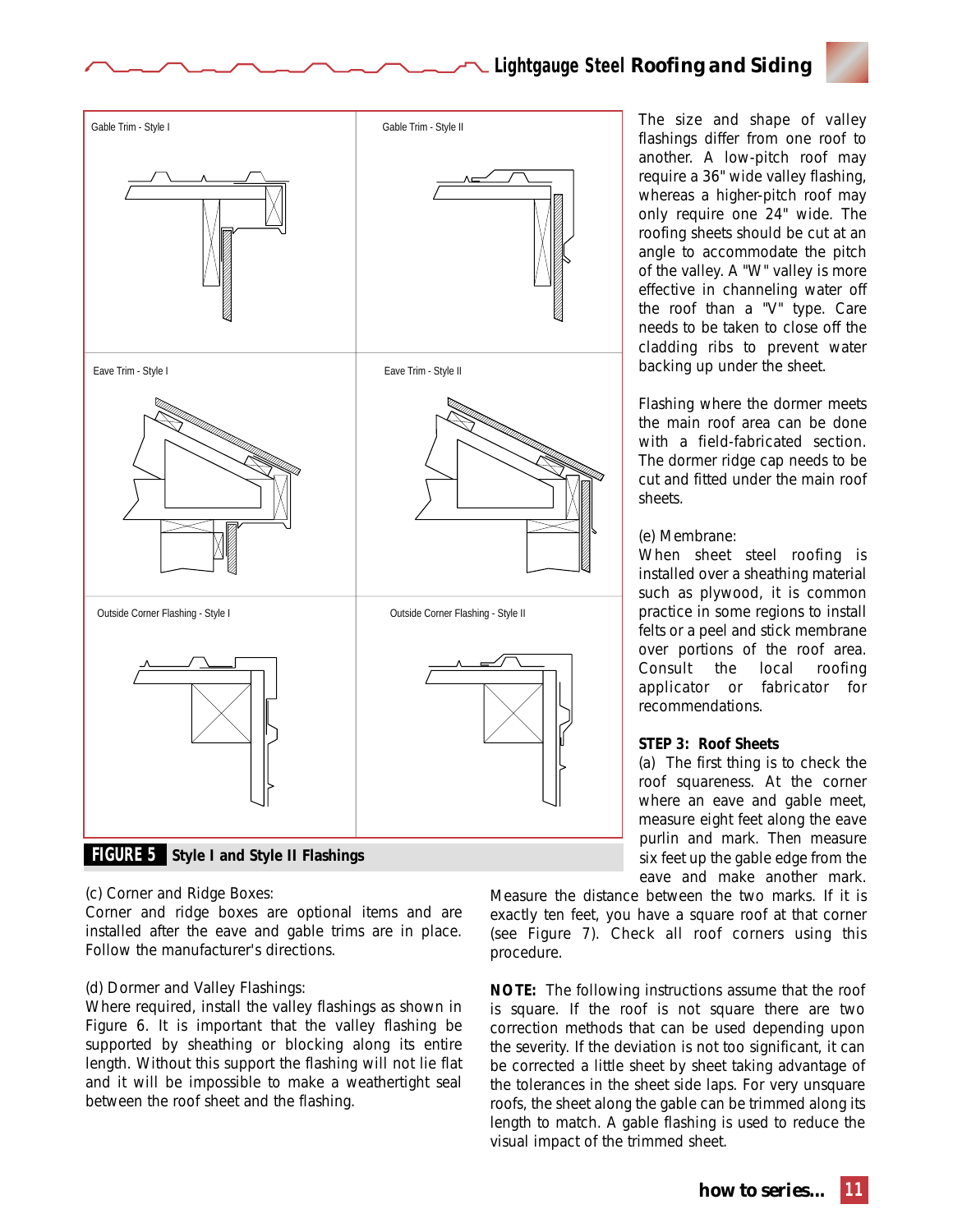**Lightgauge Steel** *Roofing and Siding*





(b) Identify the proper seam lap and the proper screw placement to fasten the sheets to the building.

*NOTE: When walking on a roof, avoid walking on the ribs. Step where the purlins are and follow the fasteners up or across.*

- (c) To get the roof sheets up on the roof, put a board or ladder against the fascia board and slope to ground as far away from the building as possible. Using vise grips and a rope, pull sheets up the board and onto the roof. This method is not suited to long sheets. Extra care needs to be taken on windy days to prevent the sheet from buckling or getting out of hand. Work safely.
- (d) Start at the eave on the end of the building farthest away from the prevailing winds. Extend the sheet

about 1" over gable edge and 1" to 2" over the eave.

- (e) Overlap sheet ends by at least 6". Sheet end overlaps should only be made at a purlin for support. Lay sheets one by one from eave to ridge before commencing second row (Figure 8). Do not fasten open side before starting next row. Except for large buildings, a single sheet will span from eave to ridge without requiring overlaps.
- (f) Check sheet alignment every four to five rows by chalking a line square to the eave.
- (g) Leave the required space at the ridge to accommodate the ridge ventilators as illustrated in Figures 9 and 10.

#### **STEP 4: Install Ridge Ventilators**

There are a number of ridge vent types, two are shown in Figures 9 and 10. The installation procedures are essentially the same for both as follows:

- (a) Install the roof sheets leaving the required opening for the ridge vents as specified by the manufacturer. For individual vents, notch sheets at the ridge accordingly. For continuous vents, the roof sheets should stop short of the ridge to leave the required gap.
- (b) Install the vent over the ridge opening, following the manufacturer's instructions, and use foam closure strips suited to the cladding profile to ensure that the building is sufficiently weathertight. Make sure the foam closure strip does not block drainage holes in the ridge vent. When fastening the ridge vent, drive the screws through the foam closure to keep it in place.
- (c) Vents should be fastened through the ribs of the roof sheets and a generous bead of caulking must be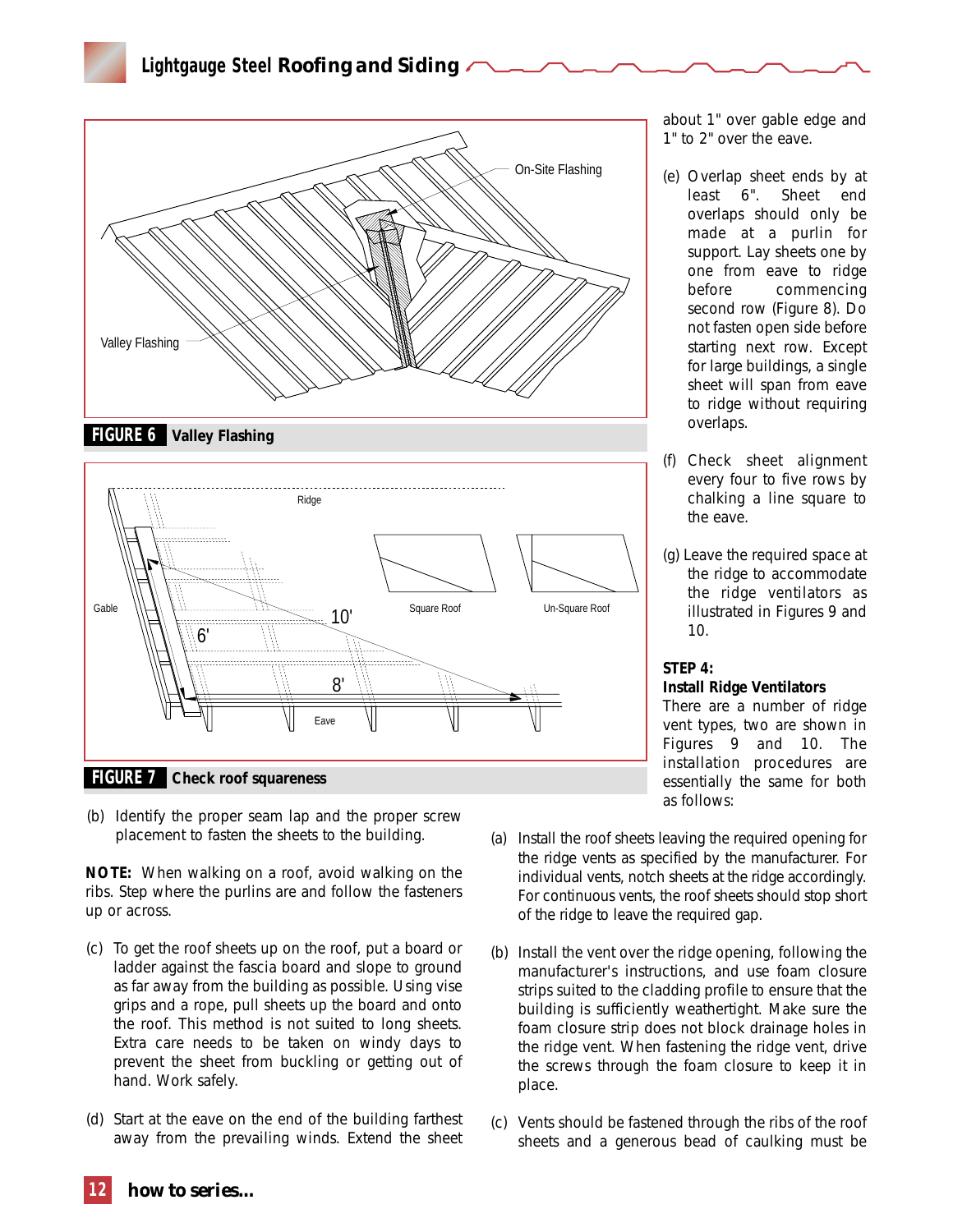



applied between the ridge cover and the vent end flanges.

(d) For a ridge longer than the length of a single vent (normally 10 feet) butt two vents together with the connector flange underneath at the joint. Both vent and end panels fit between the two tabs on the connector flange. End panels are used when vents are installed individually.

#### **STEP 5: Install Ridge Cap**

- (a) Chalk location of ridge cap on both sides of roof.
- (b) Install closure strips along chalk line with adhesive.
- (c) Place ridge cap on top and fasten through top of cladding rib and through closure strip.
- (d) Caulk overlapping portion and place next ridge cap on top, repeating the above steps.
- (e) Caulk also around ventilators and other areas where necessary.

#### **STEP 6: Install Gable Trim (Style II)**

Style II gable trim is installed after the roof sheets have been installed. If you are using this type of trim, it should be installed at this time as shown in Figure 5.

#### **STEP 7: Install Base Flashing**

- (a) Measure side wall sheeting length and add 1" to determine location of base flashing.
- (b) Measure nailing flange of base flashing.
- (c) Subtract (b) from (a).
- (d) Using the measurement found in (c), chalk a line around the building.
- (e) Install base flashing, matching the top of the nailing flange to the chalk line. Using fasteners every 24", fasten trim.
- (f) Figure 4 shows the application of a base flashing.

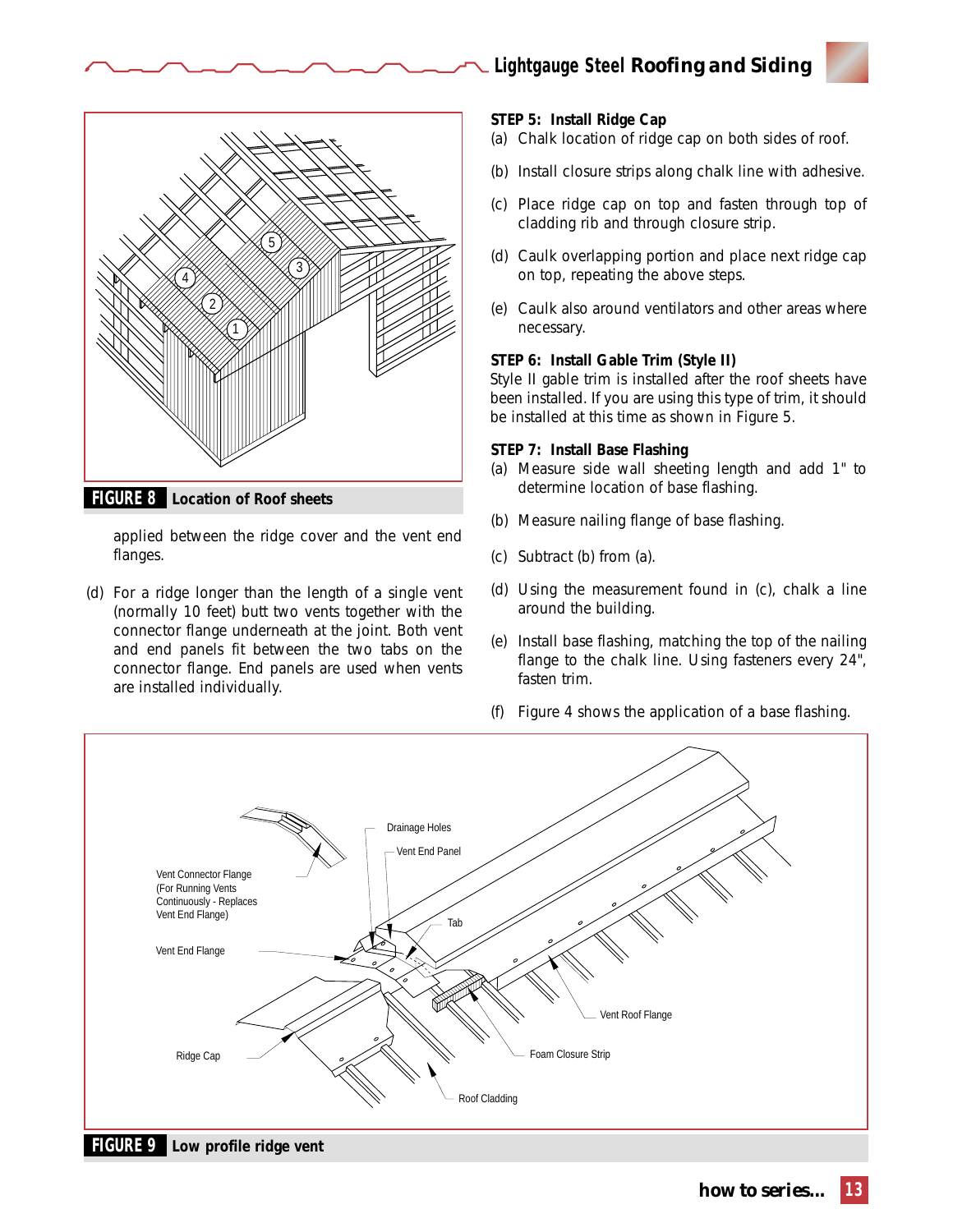

#### **STEP 8: Other Wall Trims and Flashings**

Depending upon the type of building, there are a number of other flashings and trims needed to close off around the various wall penetrations such as doors and windows. The following describes some of the more common types as shown in Figures 4 and 5. Here again, some wall flashings and trims are installed before the wall cladding while others are installed after the cladding. Make sure you know which type you are using.

- (a) **Inside Corner:** Figure 4 shows the application of an inside corner trim installed before the wall siding.
- (b) **Outside Corner:** Figure 5 shows the application of an outside corner. Note that there are two styles, one installed before the siding (Style I), the other installed after the siding (Style II).
- (c) **Gable Divider:** Figure 4 shows the application of a gable divider which is installed after the end wall siding, but before the gable siding. A gable divider is not needed if the end wall sheets are cut to fit the slope of the roof.
- (d) **Jamb Flashing:** Jamb flashing as shown in Figure 4 is used around door openings and installed before the wall siding.
- (e) **J Trim and Drip Flashing:** Figure 4 shows the application of J trim and drip flashing in a window

detail. These flashings can be used in different types of applications.

(f) **Door Head Flashing**: Figure 4 shows a flashing that can be used at a door head.

#### **STEP 9: Wall Sheeting**

Install the side wall and end wall sheeting, beginning on the side opposite primary view, usually the rear wall of the building. This will produce the best appearance since the sheeting laps will be out of immediate view.

- (a) Identify the proper seam lap and the proper screw placement to fasten the sheets to the building.
- (b) Begin placing sheeting on the side wall at the corner. It is very important to use a level to plumb the wall sheets before fastening.
- (c) Check seam lap to ensure a snug fit.
- (d) Run the first two fasteners through the girt to hold the sheet in place.
- (e) Finish fastening the wall sheets using the proper screw placement, ensuring that the sheets are square and laid evenly.
- (f) Continue to fasten the wall sheets around the building, finishing with the gable ends.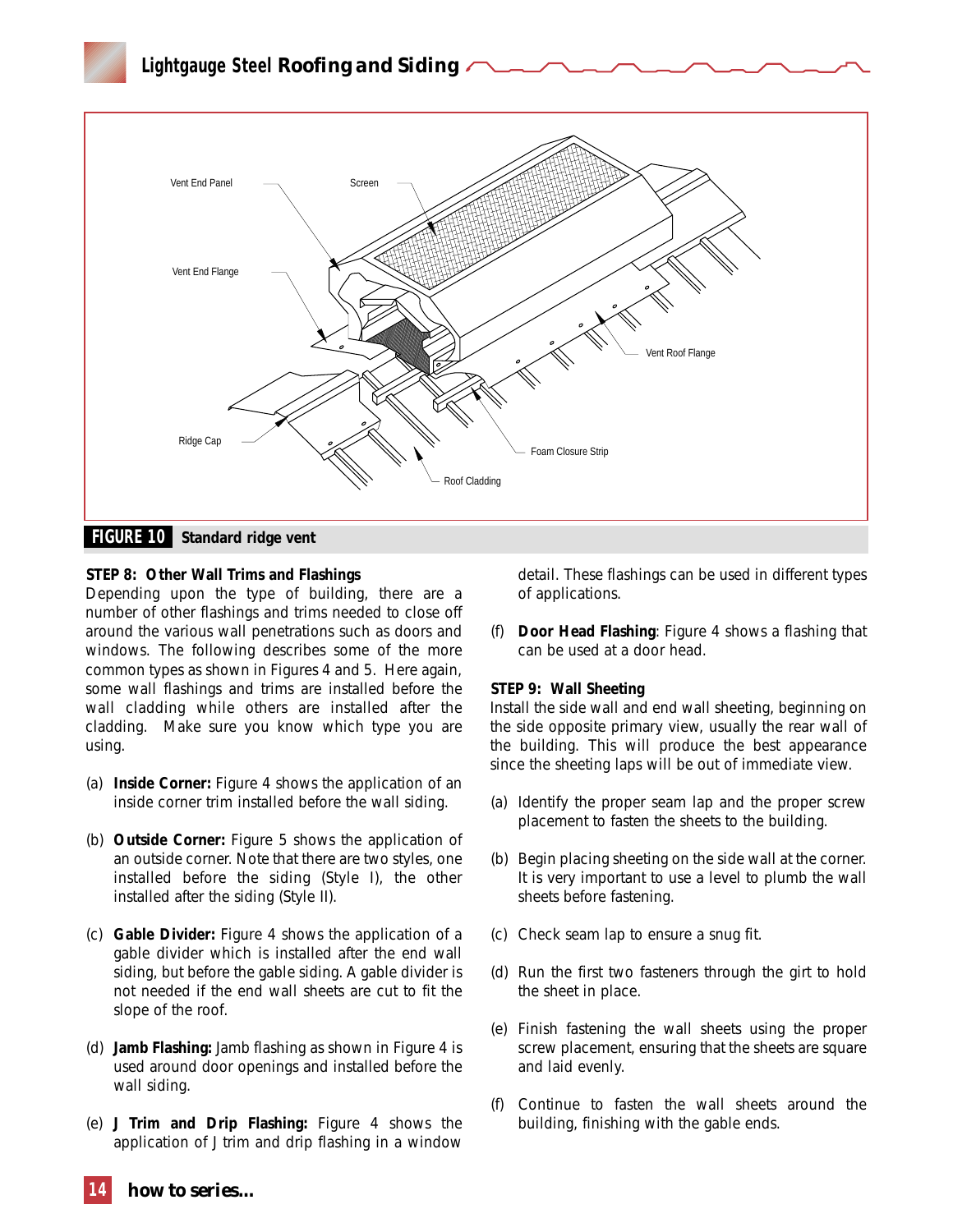

#### **STEP 10: Caulking and Clean-up**

- (a) Caulk around windows and doors for that professional look.
- (b) After the cladding sheets are installed, take a soft bristle broom and sweep the sheets to remove any steel shavings or other dirt. Steel particles left on the cladding will rust very quickly, often staining the paint finish, giving the impression that the roof sheet has rusted. Dirt left on the sheets will hold moisture and accelerate the deterioration of the paint system.

## *General Recommendations*

There are a number of recommendations that do not deal specifically with the installation of lightgauge steel cladding, but which help to ensure a successful project.

- (1) Inspect the shipment of cladding panels upon delivery.
- (2) Moisture can cause wet storage staining which appears as an unsightly white stain, leading to red rust. A nominal amount of staining on material is not detrimental, however, to the functioning of the product.
- you must do so, wear clean rubber-soled shoes to avoid scratching the surface and slipping or falling off the roof.
- (5) Fasteners, cuttings, etc. must be removed from the roof, gutters, etc. as installation progresses.
- (6) Materials that can trap moisture such as dirt, wood, rags, etc. should not be allowed to accumulate on the cladding surface.
- (7) Any burrs should be removed with a file or shears. Filings should be removed immediately. Overnight dew is often sufficient to cause these particles to rust, and sometimes stain light-coloured material.
- (8) To ensure an even application of all sheets, do not secure all fasteners on a panel until the sheet has been laid and squared.

We wish you success in installing lightgauge steel cladding on your project. We hope that this guide will help you plan and execute a successful job. Feel free to consult your local installer or cladding manufacturer for extra help.

- (3) Abrasive cutting tools are not recommended for cutting prefinished steel cladding. Any cutting method that generates excessive sparks or heat can damage the painted surface.
- (4) Walking on prefinished material should be avoided. However, when